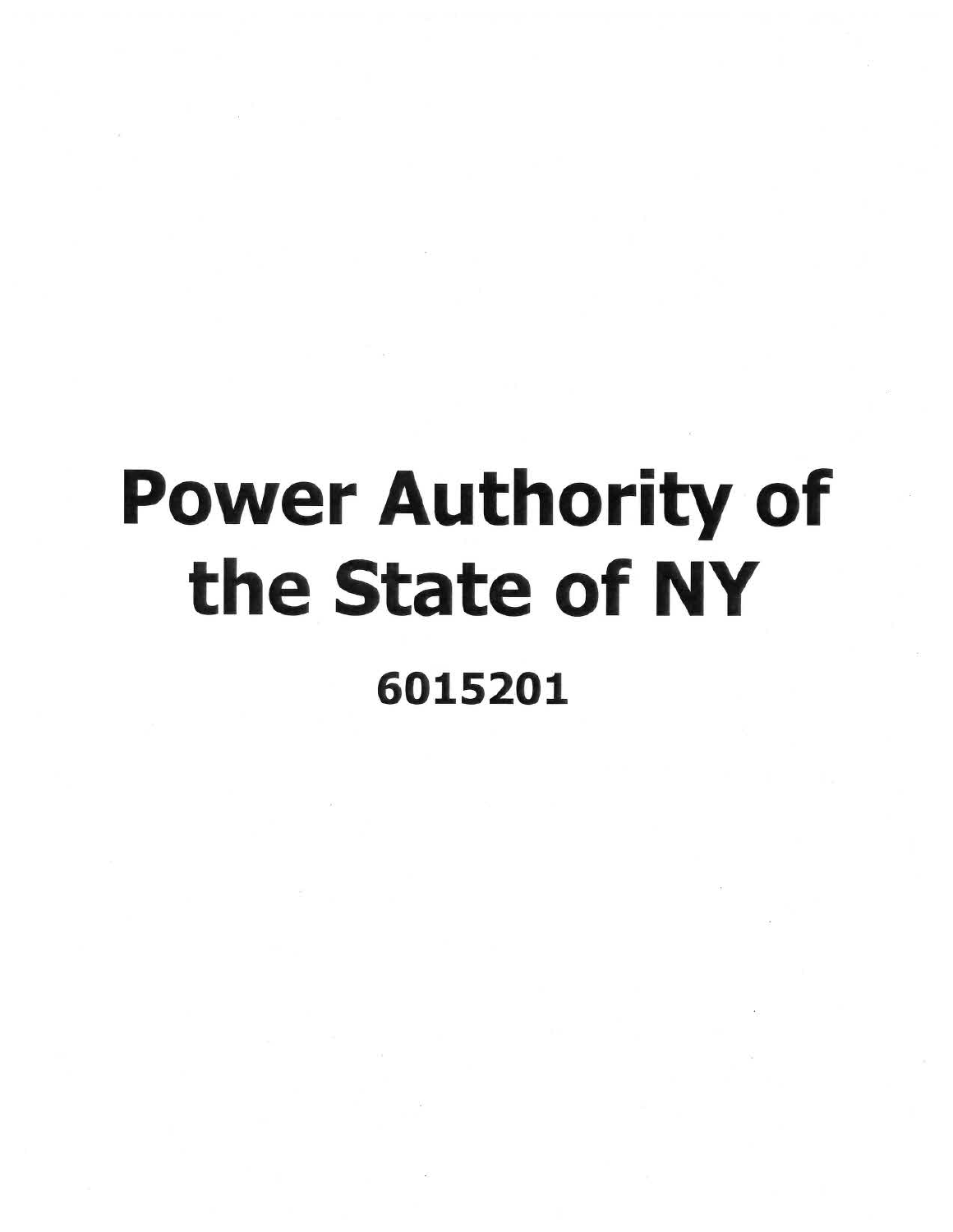| <b>FORM B</b>                                                                      |           | <b>OSC Use Only:</b>                     |                           |  |  |
|------------------------------------------------------------------------------------|-----------|------------------------------------------|---------------------------|--|--|
|                                                                                    |           | <b>Reporting Code:</b><br>Category Code: |                           |  |  |
|                                                                                    |           |                                          |                           |  |  |
|                                                                                    |           |                                          |                           |  |  |
| <b>State Consultant Services</b>                                                   |           |                                          |                           |  |  |
| <b>Contractor's Annual Employment Record</b>                                       |           |                                          |                           |  |  |
| Report Period: April 1, 2016 through March 31, 2017                                |           |                                          |                           |  |  |
| Contracting State Agency Name: New York Power Authority                            |           | Agency Code: 601520                      |                           |  |  |
| Contract Number: 4500283211                                                        |           |                                          |                           |  |  |
| <b>Contract Term: Unavailable</b>                                                  |           |                                          |                           |  |  |
| Contractor Name: Delta Engineers, Architects, and Land Surveyors, PC               |           |                                          |                           |  |  |
| Contractor Address: 860 Hooper Road Endwell, NY 13760                              |           |                                          |                           |  |  |
| Description of Services Being Provided: NYPA EECC SWPPP Prep and Sewer Line Design |           |                                          |                           |  |  |
|                                                                                    |           |                                          |                           |  |  |
| Scope of Contract (Choose one that best fits):                                     |           |                                          |                           |  |  |
| Analysis a Evaluation a Research a Training a                                      |           |                                          |                           |  |  |
| Data Processing a Computer Programing a Other IT Consulting a                      |           |                                          |                           |  |  |
| Engineering # Architect Services a Surveying a Environmental Services a            |           |                                          |                           |  |  |
| Health Services D Mental Health Services D                                         |           |                                          |                           |  |  |
| Accounting D Auditing D Paralegal D Legal D Other Consulting D                     |           |                                          |                           |  |  |
|                                                                                    |           |                                          |                           |  |  |
|                                                                                    | Number of | Number of hours                          | <b>Amount Payable</b>     |  |  |
| <b>Employment Category</b>                                                         | Employees |                                          |                           |  |  |
| 17-2051.00 Civil Engineers                                                         |           | worked                                   | <b>Under the Contract</b> |  |  |
|                                                                                    | 2         | 19.50                                    | \$<br>1,744.73            |  |  |
|                                                                                    |           |                                          |                           |  |  |
|                                                                                    |           |                                          |                           |  |  |
|                                                                                    |           |                                          |                           |  |  |
|                                                                                    |           |                                          |                           |  |  |
|                                                                                    |           |                                          |                           |  |  |
|                                                                                    |           |                                          |                           |  |  |
|                                                                                    |           |                                          |                           |  |  |
|                                                                                    |           |                                          |                           |  |  |
|                                                                                    |           |                                          |                           |  |  |
|                                                                                    |           |                                          |                           |  |  |
|                                                                                    |           |                                          |                           |  |  |
|                                                                                    |           |                                          |                           |  |  |
|                                                                                    |           |                                          |                           |  |  |
| Total this page<br><b>Grand Total</b>                                              | 2<br>2    | $19.50$ \$<br>$19.50$ \$                 | 1,744.73<br>1,744.73      |  |  |

Name of person who prepared this report: Kelcie Guccia Title: HR Coordinator

Phone #: 607-231-6657

 $KelenOAoei$ 

Preparer's Signature<sub>i</sub><br>Date Prepared:  $\lesssim$  **1** <del>1</del> (Use additional pages, if necessary

 $-$ 

Page 1 of 1